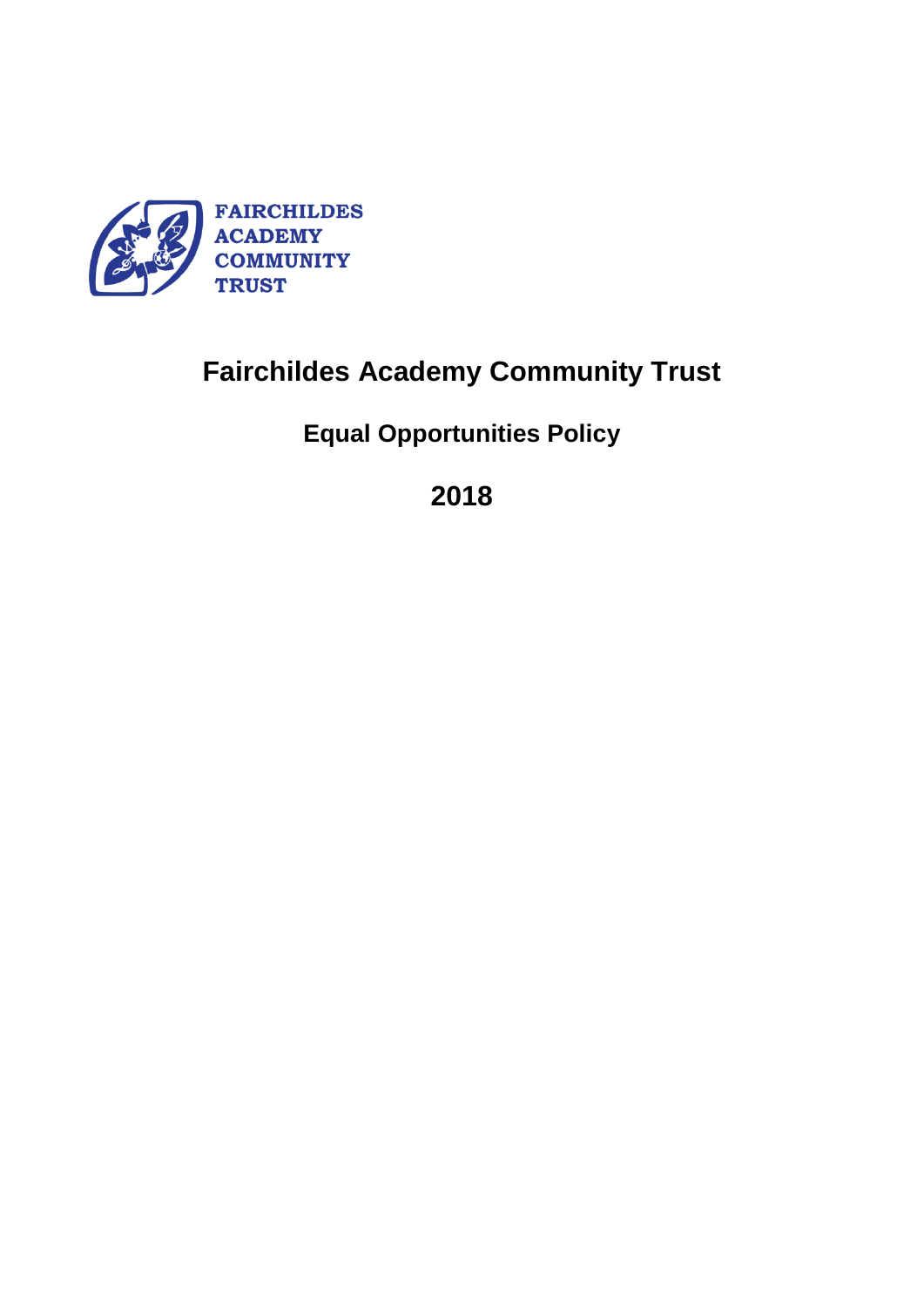## **Introduction**

Fairchildes Academy Community Trust aims to meet its obligations under the public sector equality duty by having due regard to the need to:

- Eliminate discrimination and other conduct that is prohibited by the Equality Act 2010
- Advance equality of opportunity between people who share a protected characteristic and people who do not share it
- Foster good relations across all characteristics between people who share a protected characteristic and people who do not share it.

This policy is in accordance with The Equality Act 2010, which replaced all previous legislation in relation to equal opportunities. In line with that legislation, it seeks to ensure that this school provides equal opportunity for all children and adults, giving due regard to groups with 'protected characteristics', in terms of gender, race, disability, sexual orientation, religion/belief, age, gender reassignment, pregnancy/maternity and marriage/civil partnership, in accordance with the Act.

### **Legislation and guidance**

This document meets the requirements under the following legislation:

- [The Equality Act 2010,](http://www.legislation.gov.uk/ukpga/2010/15/contents) which introduced the public sector equality duty and protects people from discrimination
- [The Equality Act 2010 \(Specific Duties\) Regulations 2011,](http://www.legislation.gov.uk/uksi/2011/2260/contents/made) which require schools to publish information to demonstrate how they are complying with the public sector equality duty and to publish equality objectives

### **Roles and responsibilities**

The Trust will:

- Ensure that the equality information and objectives as set out in this statement are published and communicated throughout the school, including to staff, pupils and parents, and that they are reviewed and updated at least once every four years
- Delegate responsibility for monitoring the achievement of the objectives on a daily basis to the Executive head teacher and Head of schools.

### **Aims**

All aspects of school life should be relevant to pupil's everyday experiences and to today's world. It should be equally accessible to different ability groups, to children of both genders, and to pupils of all social, cultural and ethnic backgrounds.

We aim to act positively and have due regard to the need to challenge and eliminate unlawful discrimination – within both our school and our community.

We aim not to discriminate against anyone, be they staff, pupil or parent, governor on the grounds of gender, race, disability, sexual orientation, religion/belief, and age, level of educational need or background.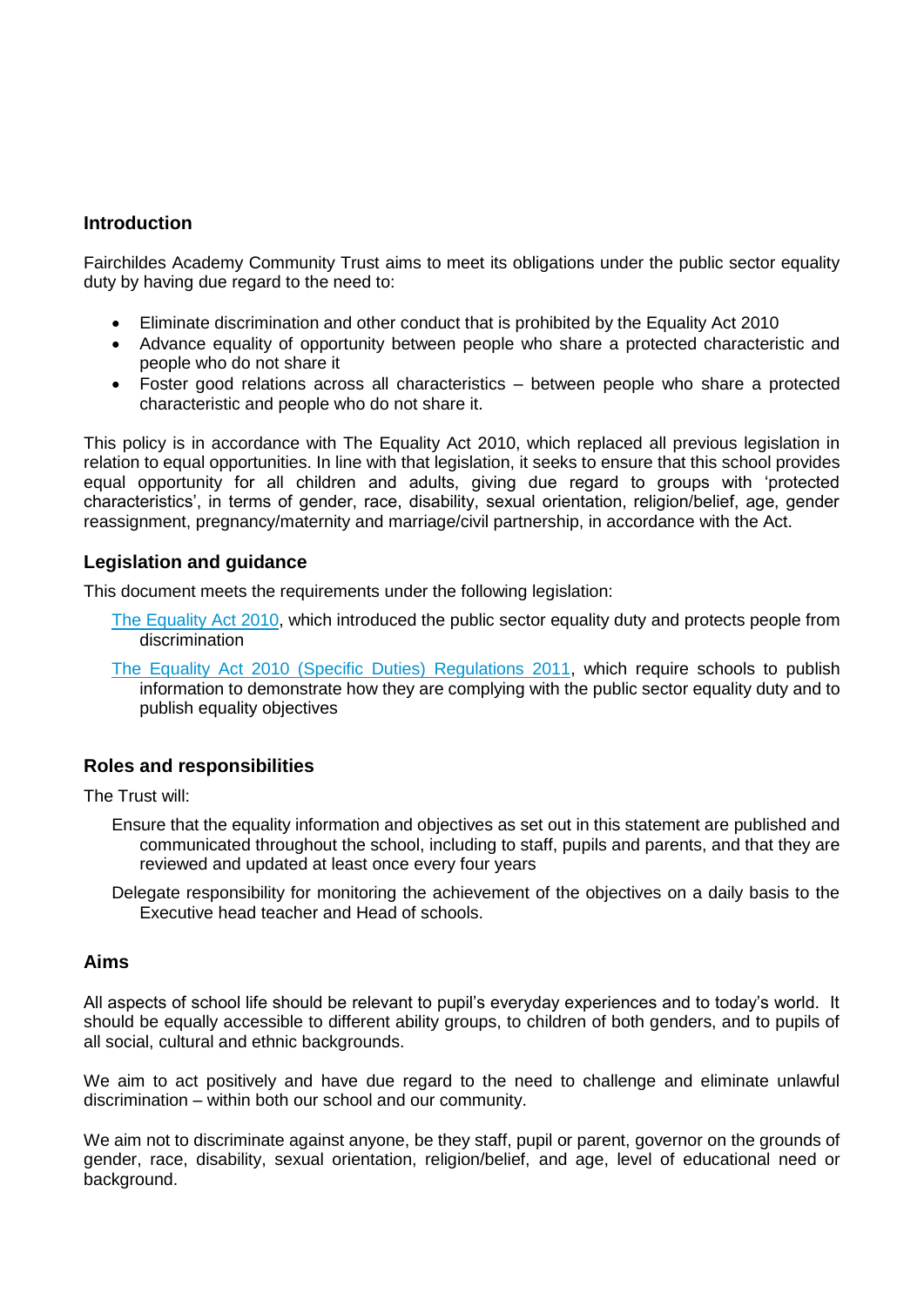All pupils are entitled to every opportunity to achieve their potential without being limited by assumed emotional, intellectual, physical or social qualities based on stereotypes of class, gender, age, learning style or race.

All pupils are entitled to learning experiences that help them to participate fully in our multicultural and multiracial society; to form relationships with those around them and to care responsibly for themselves and others.

We will meet as appropriately and as effectively as possible the particular needs of all pupils having regard for gender, race and cultural, linguistic, religious and social background.

We will build on the strengths of the cultural and social diversity of the wider school community.

We seek to ensure that all pupils have equal access to the full range of educational opportunities provided by the school.

We constantly strive to remove any forms of indirect discrimination that may form barriers to learning for some groups of pupils.

We will promote a shared understanding of this policy among all members of the wider school community and encourage them to be fully involved in the educational process as administrators, governors, parents, staff and pupils.

We aim to ensure that all recruitment, employment, promotion and training processes are fair to all, and provide opportunities for everyone.

We will enable all staff (ancillary and teaching) to be aware of, to understand, and to implement this policy.

We will ensure that adequate resources are available to implement this policy effectively.

We will monitor and evaluate the degree to which the aims of this policy are being achieved and make changes and corrections as appropriate.

The principles stated above will be at the basis of all policy and practice in the school.

### **Eliminating discrimination**

The Trust is aware of its obligations under the Equality Act 2010 and complies with non-discrimination provisions.

Where relevant, our policies include reference to the importance of avoiding discrimination and other prohibited conduct.

Staff, trustees, and governors are regularly reminded of their responsibilities under the Equality Act, for example during meetings.

### **Advancing equality of opportunity**

As set out in the DfE guidance on the Equality Act, the Trust aims to advance equality of opportunity by: